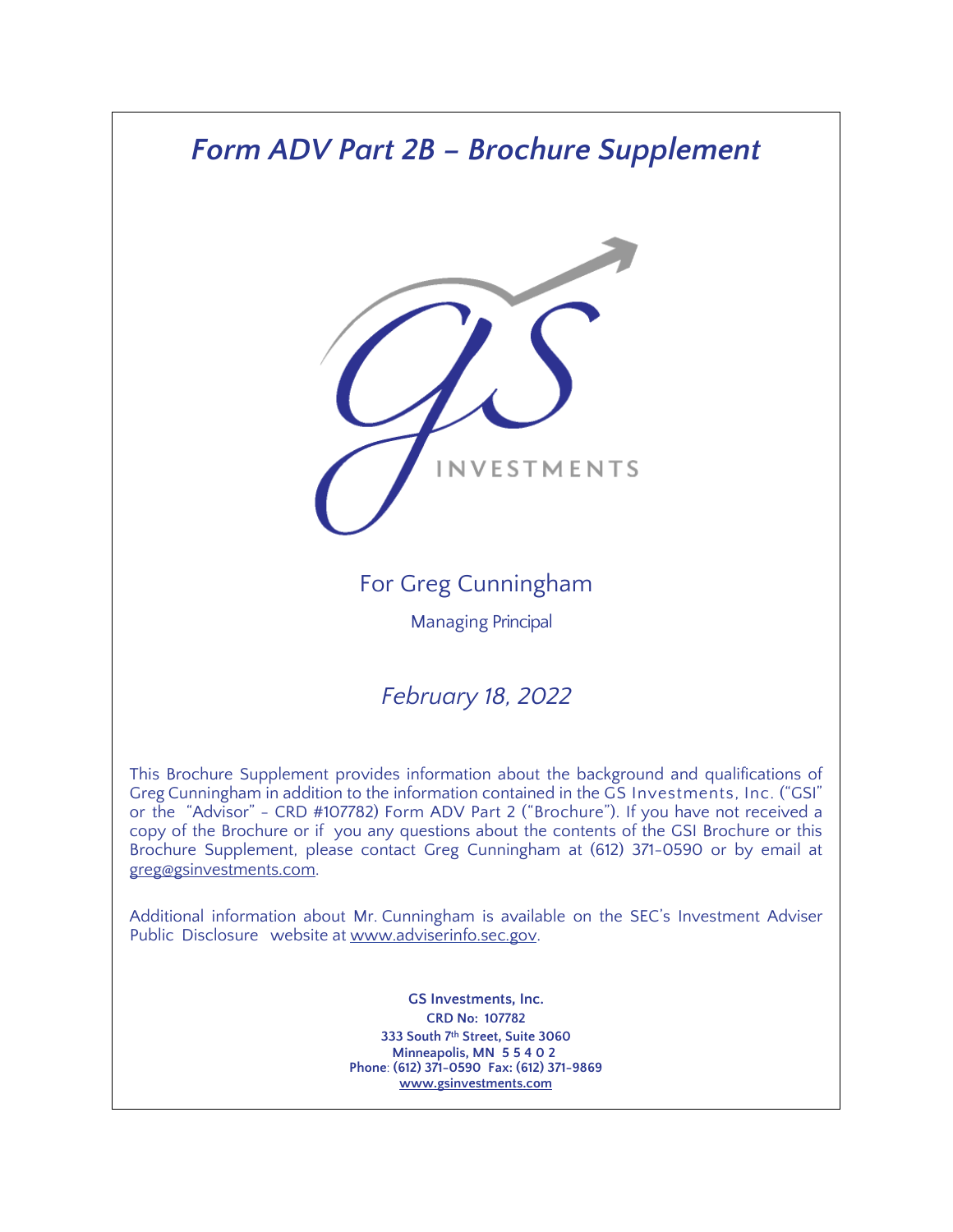## **Item 1 – Summary**

#### **Education and Business Standards**

GS Investments requires that its employees have a bachelor's degree or acceptable work experience that demonstrates an aptitude for investment management or the development of financial strategies.

#### **Professional Degrees, Designations or Certifications**

GS Investments does not require that employees earn additional certifications and credentials. The firm does however, support and encourage its employees to seek additional educational opportunities.

## **Item 2 – Educational Background and Business Experience**

Managing Principal and Portfolio Manager, Greg Cunningham, has been with GS Investments for over 10 years. Mr. Cunningham is responsible for the management of personal taxable accounts, IRA accounts, 401(K) and 403(B) plans, pension and profitsharing plans, foundation and endowment accounts and personal trusts.

His previous experience includes 15 years with Ameriprise Financial, a national leader in financial planning, managing \$300+ billion for over 2 million clients. Greg was instrumental in implementing a complete transformation of the New York Life Insurance subsidiary while at Ameriprise. He then served as financial advisor to the wholesale organization during a period of dramatic growth. Finally, he served as Senior Financial Manager of Hedge Funds and later, Asset Management. In these roles, Greg developed a deep and broad understanding of the financial advisory business and meeting the client's needs that he applies to his current practice.

Mr. Cunningham earned a BA in Business Administration in 1987 from Gustavus Adolphus College in St. Peter, Minnesota.

Additional information regarding Mr. Cunningham's employment history is included below.

| Managing Principal - GS Investments, Inc. | 10/10 to Present |
|-------------------------------------------|------------------|
| Senior Manager - Ameriprise Financial     | 8/94 to 9/09     |
| <b>lostens</b>                            | 5/88 to 8/94     |

# **Item 3 – Disciplinary Information**

There are no legal, civil or disciplinary events to disclose regarding Mr. Cunningham. Mr. Cunningham has never been involved in any regulatory, civil or criminal action. Additionally, there have been no client complaints, lawsuits, arbitration claims or administrative proceedings against Mr. Cunningham.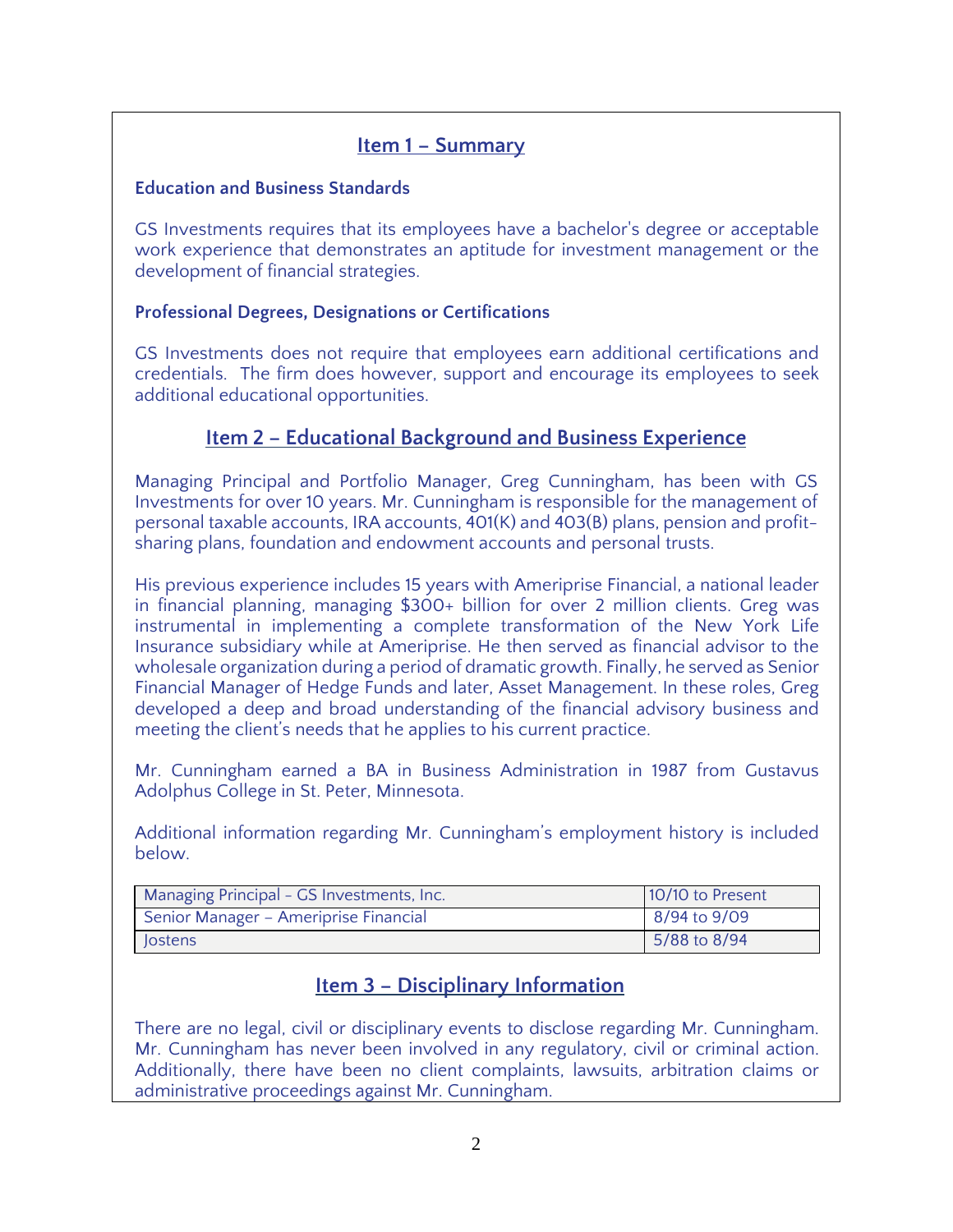Securities laws require an advisor to disclose any instances where the advisor or its advisory persons have been found liable in a legal, regulatory, civil or arbitration matter

that alleges violation of securities and other statutes; fraud; false statements or omissions; theft, embezzlement or wrongful taking of property; bribery, forgery, counterfeiting, or extortion; and/or dishonest, unfair or unethical practices. As previously noted, there are no legal, civil or disciplinary events to disclose regarding Mr. Cunningham.

GS Investments does encourage its current and prospective clients to independently view the background of Mr. Cunningham on the Investment Adviser Public Disclosure website at [www.adviserinfo.sec.gov.](http://www.adviserinfo.sec.gov/)

#### **Item 4 – Other Business Activities**

Disclosure on Outside Business Activities is provided in Form ADV Part 2A Item 10 – Other Financial Industry Activities and Affiliations above. These Outside Business Activities do not create a material conflict of interest with clients of the Firm.

Mr. Cunningham has no current outside business affiliations.

## **Item 5 – Additional Compensation**

As disclosed in Form ADV Part 2A Item 5, Mr. Cunningham receives no commissions, bonuses or other compensation based on the sale of securities or other investment products.

#### **Item 6 – Supervision**

Mr. Cunningham serves as a Managing Principal with GS Investments. Mr. Cunningham can be reached at (612) 371-0590 or via email at greg@gsinvestments.com.

GS Investments has implemented a Code of Ethics and internal compliance procedures helping each employee meet their fiduciary obligations to clients of the Firm. Further, GS Investments is required to register with the Securities and Exchange Commission ("SEC"). As a registered entity, the Firm is subject to examinations by regulators, which may be announced or unannounced. GS Investments is required to periodically update the information provided to these authorities and to provide various reports regarding the business activities and assets of the Firm.

#### **GS Investments Will Keep its Clients Informed**

GS Investments will send its clients notice of the Firm's privacy policy annually for as long as the client is engaged with the Firm. Periodically, the Firm may revise its privacy policy, and will provide its clients with a revised policy if the changes materially alter the previous privacy policy. The Firm will not, however, revise its privacy policy to